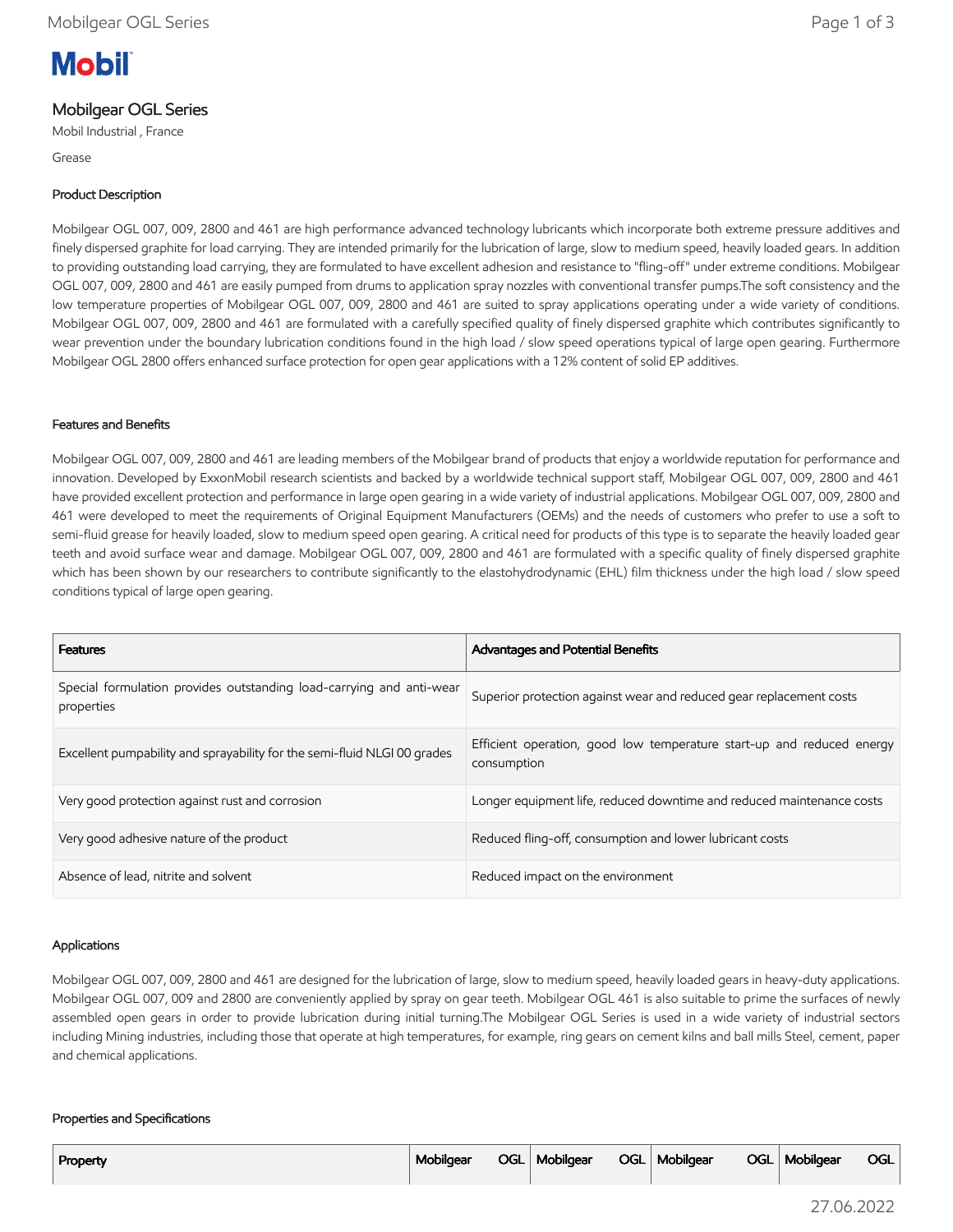## Mobilgear OGL Series Page 2 of 3

|                                                                 | 007              | 009              | 2800             | 461             |
|-----------------------------------------------------------------|------------------|------------------|------------------|-----------------|
| Grade                                                           | <b>NLGI 00.5</b> | <b>NLGI 00.5</b> | <b>NLGI 00.5</b> | <b>NLGI 1.5</b> |
| Penetration, Worked, 25 C, 0.1 mm, ASTM D217                    | 405              | 405              | 405              | 305             |
| Viscosity @ 40 C, Base Oil, mm2/s, ASTM D445                    | 460              | 1500             | 2800             | 460             |
| Color, Visual                                                   | <b>Black</b>     | <b>Black</b>     | <b>Black</b>     | <b>Black</b>    |
| Copper Strip Corrosion, 24 h, 100 C, Rating, ASTM D4048         | 1B               | 1B               | 1B               | 1B              |
| Corrosion Prevention, Rating, ASTM D1743                        | Pass             | Pass             | Pass             | Pass            |
| Dropping Point, °C, ASTM D2265                                  | 180              | 180              | 180              | 180             |
| FZG Scuffing, Fail Load Stage, A/2.8/50., ISO 14635-3           |                  | $12+$            | $12+$            |                 |
| FZG Scuffing, Fail Load Stage, A/8.3/90, ISO 14635-1            | $12+$            | $12+$            |                  |                 |
| Four-Ball Extreme Pressure Test, Weld Point, kgf, ASTM<br>D2596 | 620              | 620              | 620              | 620             |
| Four-Ball Wear Test, Scar Diameter, mm, ASTM D2266              | 0.5              | 0.5              | 0.3              | 0.6             |

#### Health and Safety

Health and Safety recommendations for this product can be found on the Material Safety Data Sheet (MSDS) @ [http://www.msds.exxonmobil.com/psims](http://www.msds.exxonmobil.com/psims/psims.aspx) /psims.aspx

All trademarks used herein are trademarks or registered trademarks of Exxon Mobil Corporation or one of its subsidiaries unless indicated otherwise.

#### 02-2022

Esso Société Anonyme Française

20 rue Paul Héroult 92000 Nanterre, France

Société Anonyme au capital de 98 337 521,70 euros

RCS Nanterre 542 010 053

You can always contact our Technical Help Desk engineers on Mobil lubricants and services related questions:<https://www.mobil.fr/fr-fr/contact-us> Tel. +33 (0)1 49 67 90 00

[http://www.exxonmobil.com](http://www.exxonmobil.com/)

Typical Properties are typical of those obtained with normal production tolerance and do not constitute a specification. Variations that do not affect product performance are to be expected during normal manufacture and at different blending locations. The information contained herein is subject to change without notice. All products may not be available locally. For more information, contact your local ExxonMobil contact or visit [www.exxonmobil.com](http://www.exxonmobil.com/)

ExxonMobil is comprised of numerous affiliates and subsidiaries, many with names that include Esso, Mobil, or ExxonMobil. Nothing in this document is intended to override or supersede the corporate separateness of local entities. Responsibility for local action and accountability remains with the local ExxonMobil-affiliate entities.